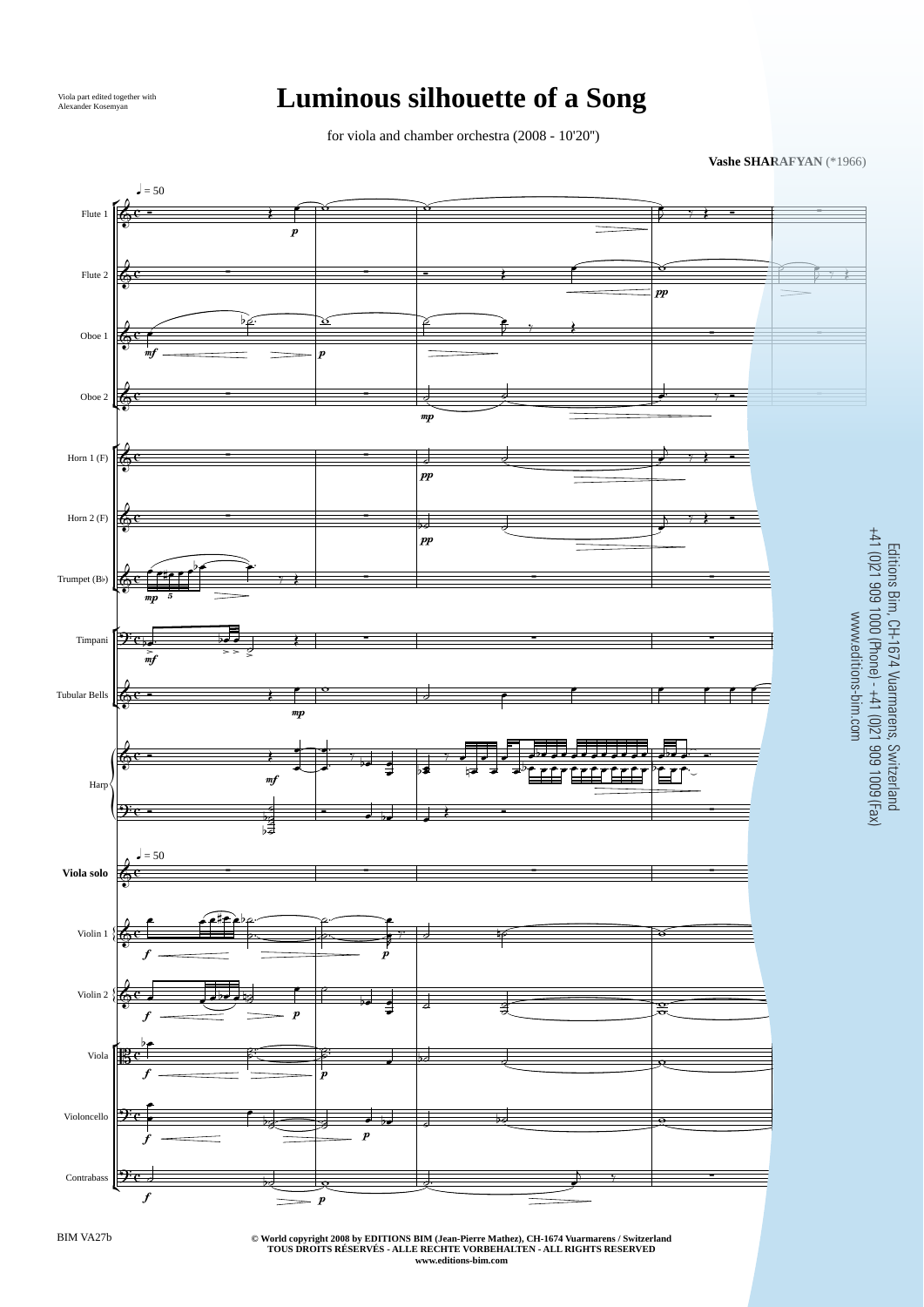

4 | *Photocopying is illegal — Photocopier est illégal — Photokopieren ist rechtswidrig* BIM VA27b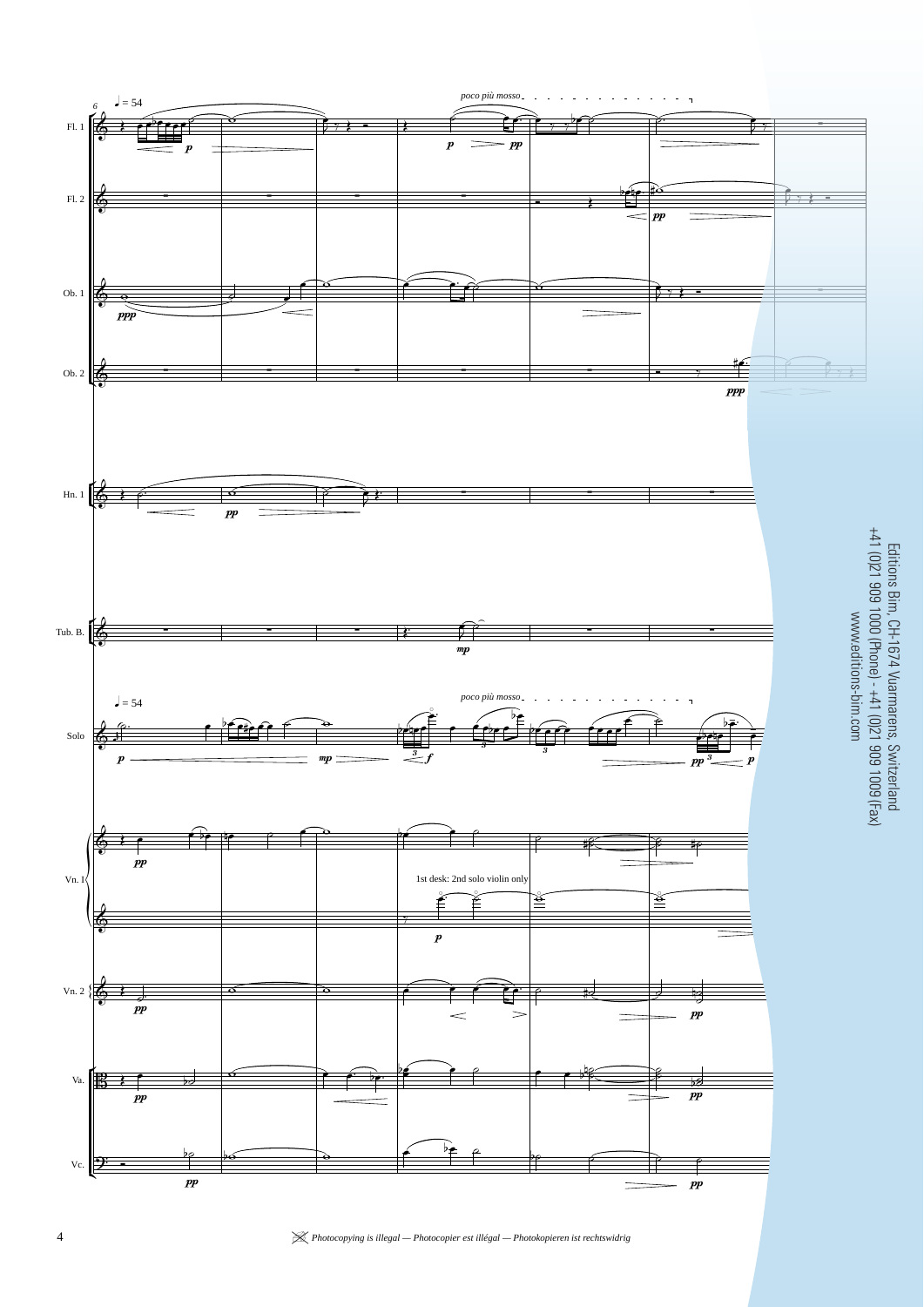

Editions Bim, CH-1674 Vuarmarens, Switzerland +41 (0)21 909 1000 (Phone) - +41 (0)21 909 1009 (Fax)

BIM VA27b | *Photocopying is illegal — Photocopier est illégal — Photokopieren ist rechtswidrig* 5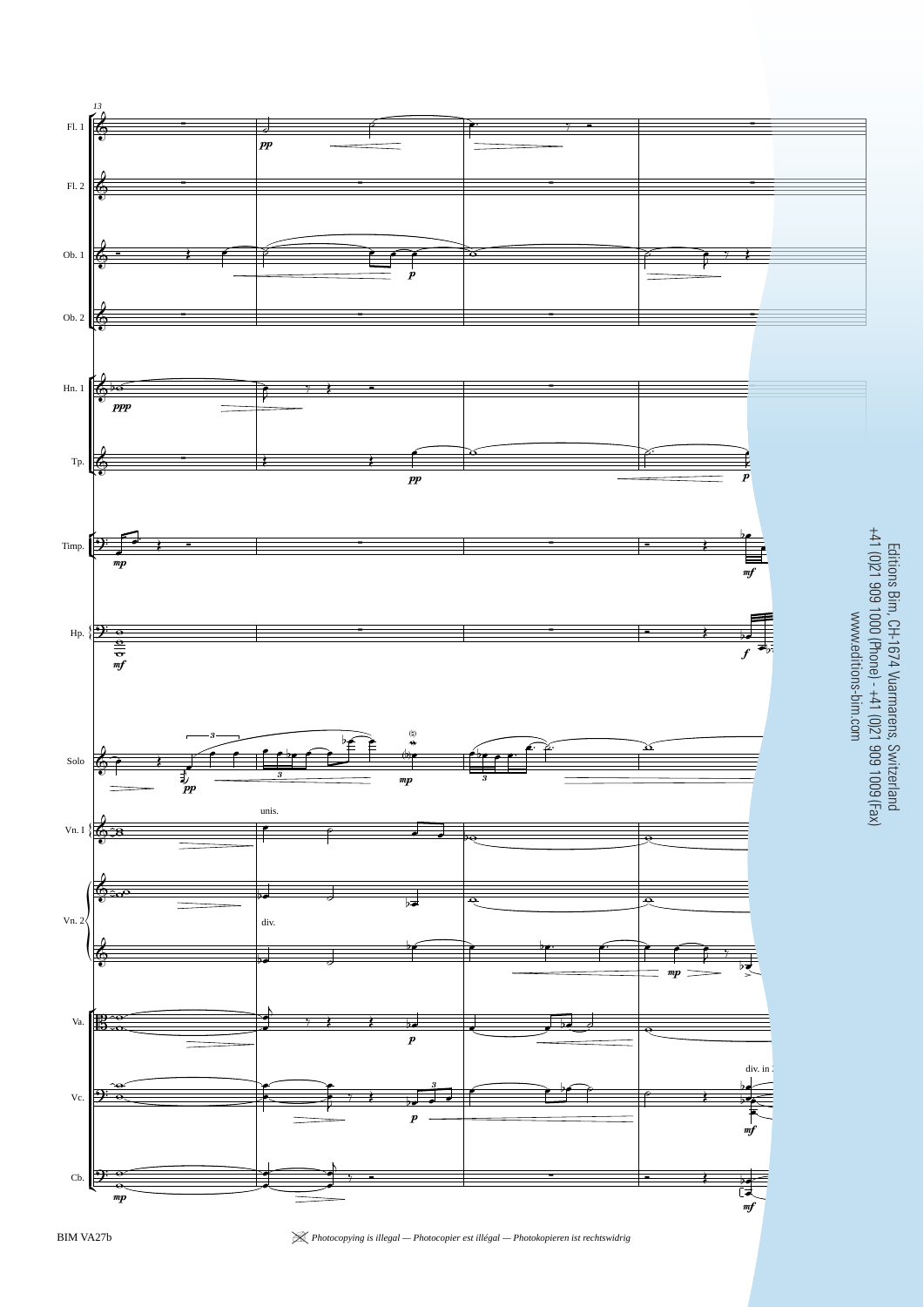

6 | *Photocopying is illegal — Photocopier est illégal — Photokopieren ist rechtswidrig* BIM VA27b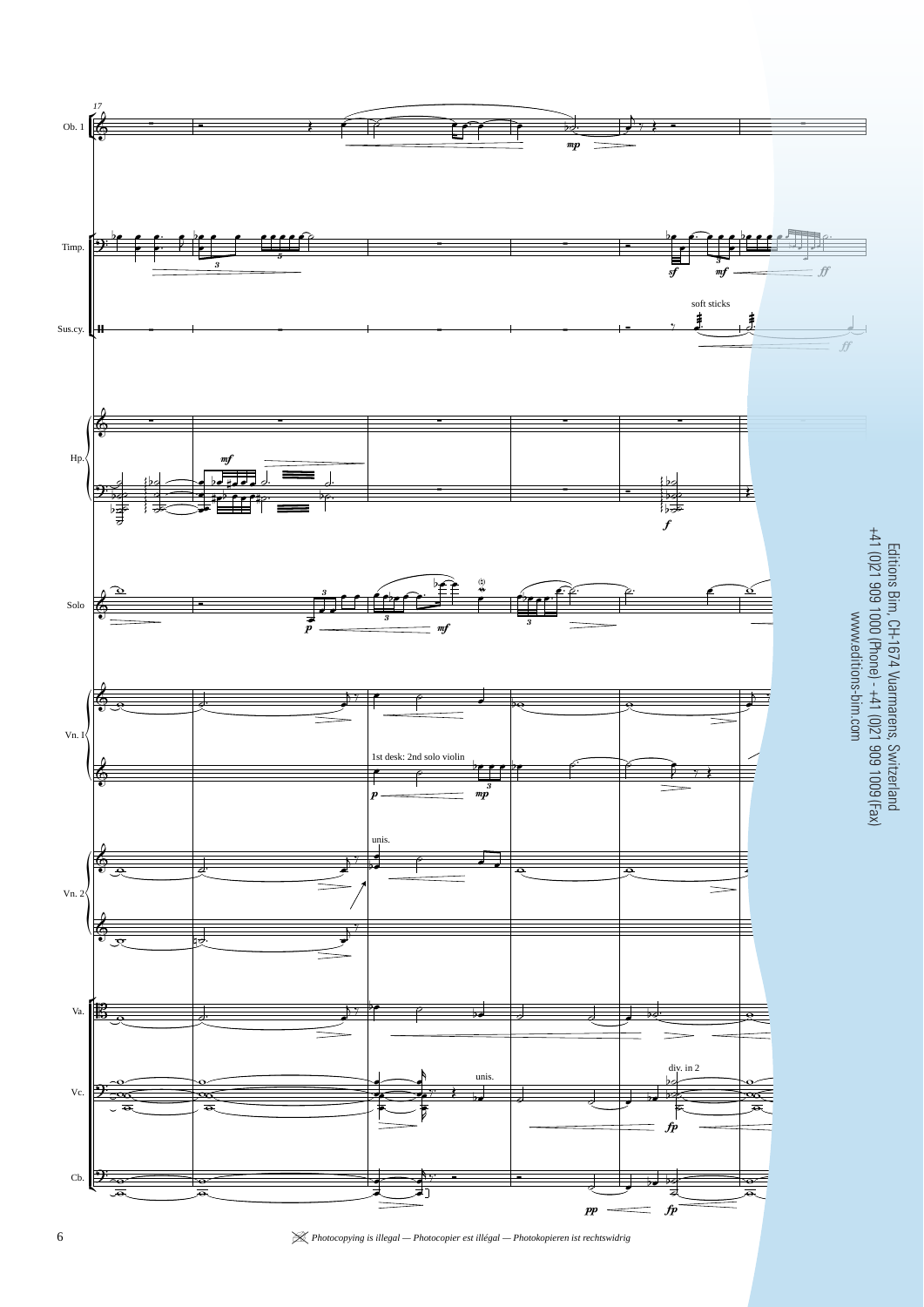

BIM VA27b | *Photocopying is illegal — Photocopier est illégal — Photokopieren ist rechtswidrig* 7

Editions Bim, CH-1674 Vuarmarens, Switzerland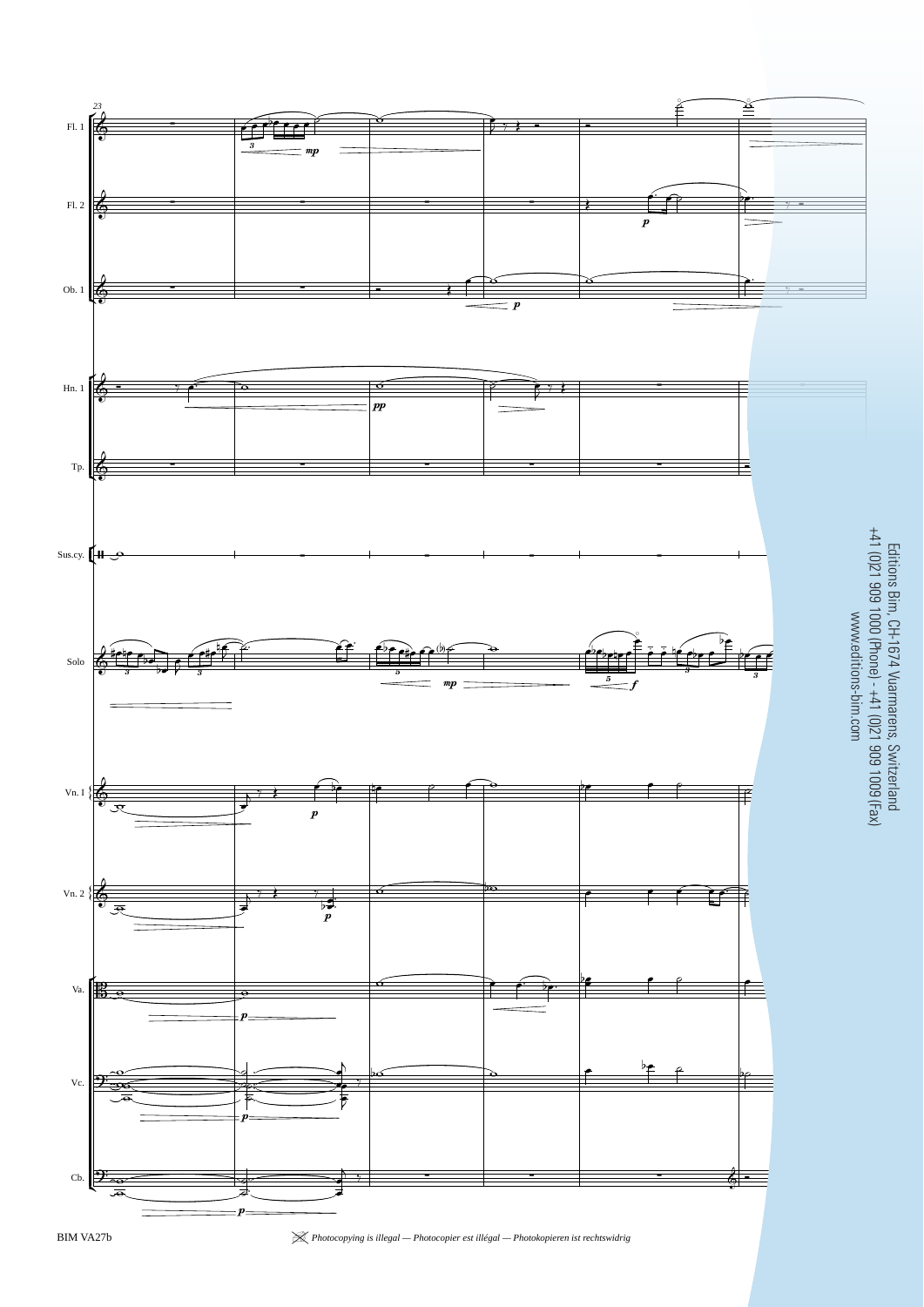

Editions Bim, CH-1674 Vuarmarens, Switzerland

8 *Photocopying is illegal — Photocopier est illégal — Photokopieren ist rechtswidrig*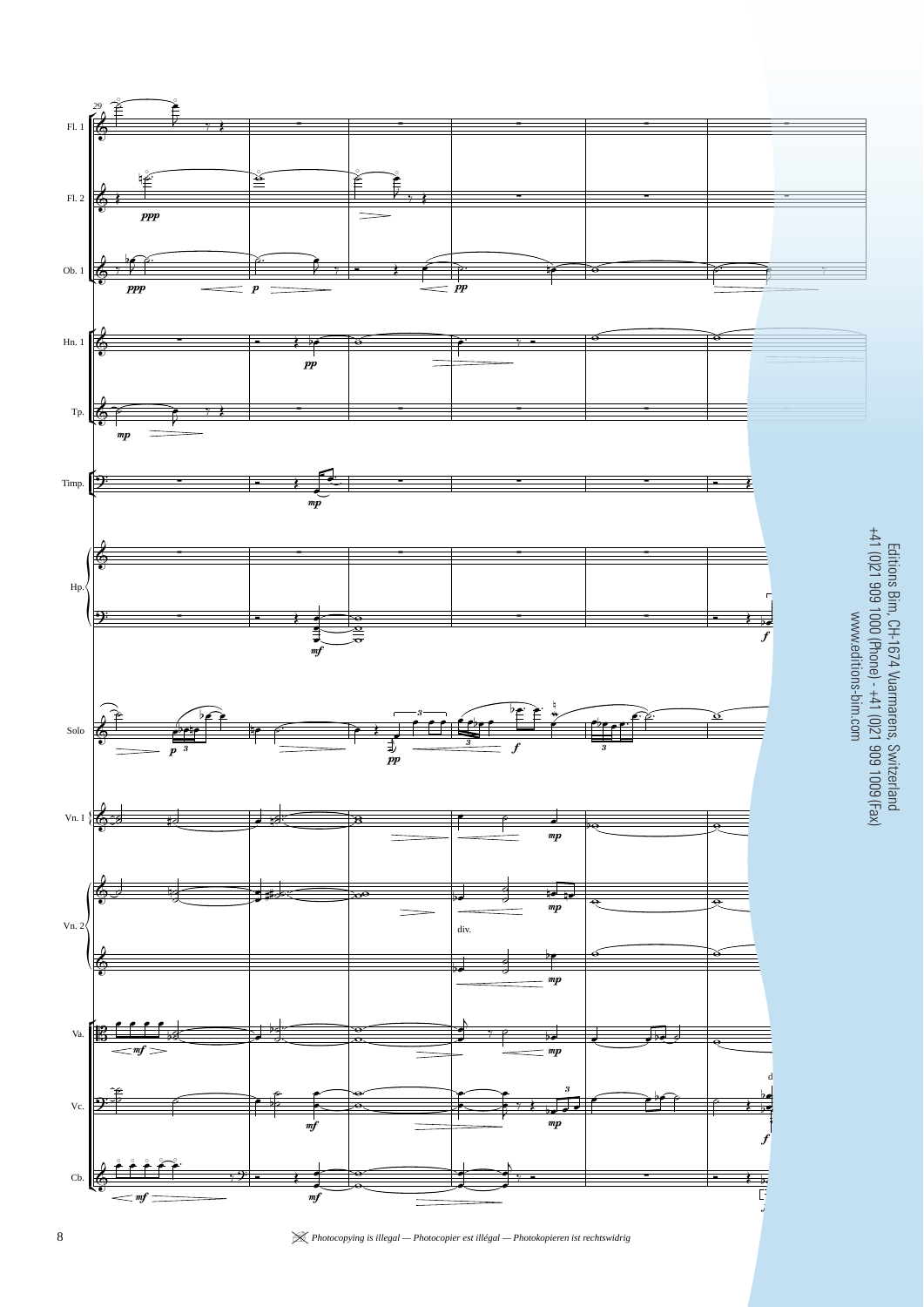

BIM VA27b | *Photocopying is illegal — Photocopier est illégal — Photokopieren ist rechtswidrig* 9

Editions Bim, CH-1674 Vuarmarens, Switzerland<br>+41 (0)21 909 1000 (Phone) - +41 (0)21 909 1009 (Fax)<br>www.editions-bim.com +41 (0)21 909 1000 (Phone) - +41 (0)21 909 1009 (Fax) Editions Bim, CH-1674 Vuarmarens, Switzerland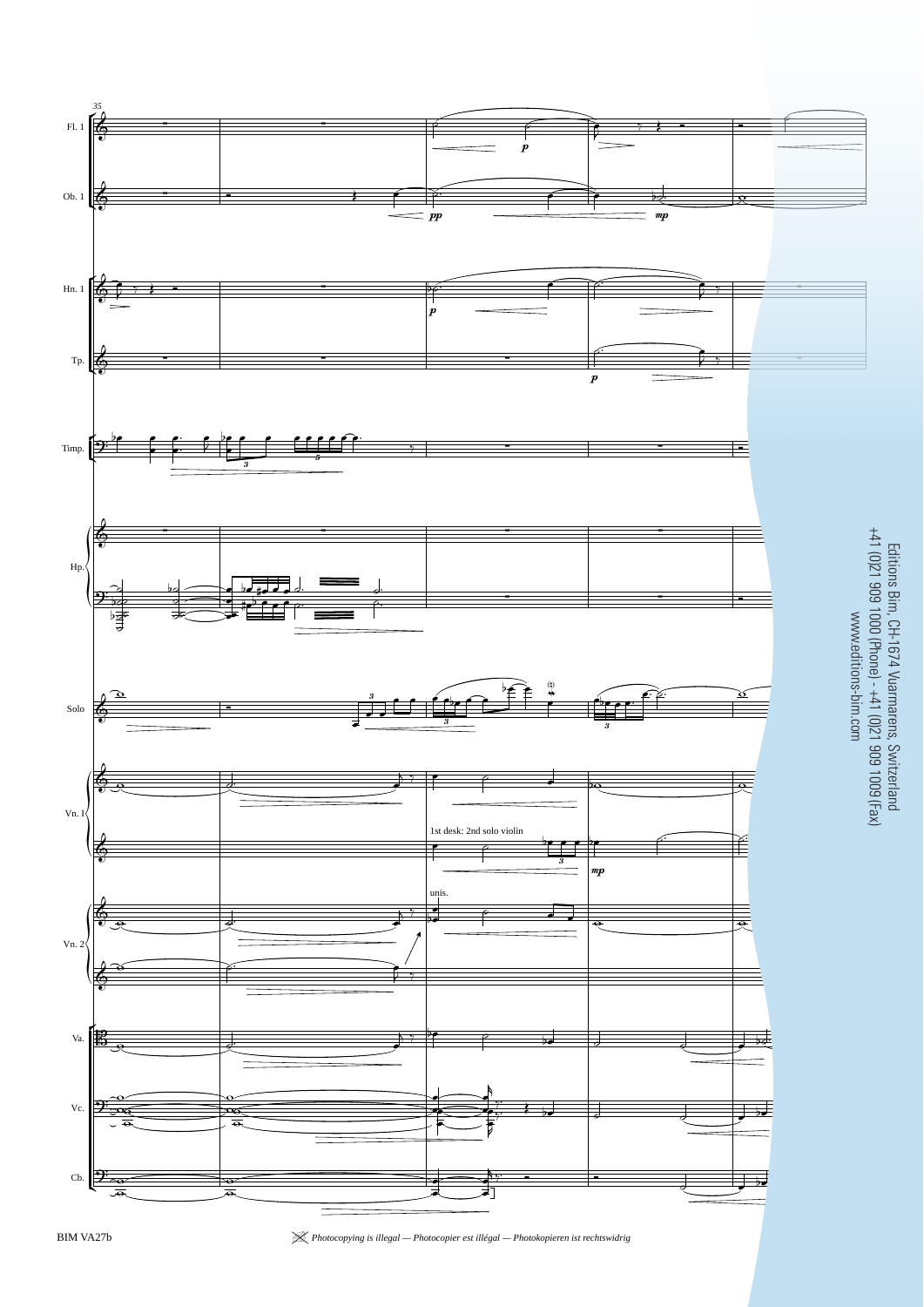

Editions Bim, CH-1674 Vuarmarens, Switzerland<br>+41 (0)21 909 1000 (Phone) - +41 (0)21 909 1009 (Fax)<br>www.editions-bim.com Editions Bim, CH-1674 Vuarmarens, Switzerland +41 (0)21 909 1000 (Phone) - +41 (0)21 909 1009 (Fax)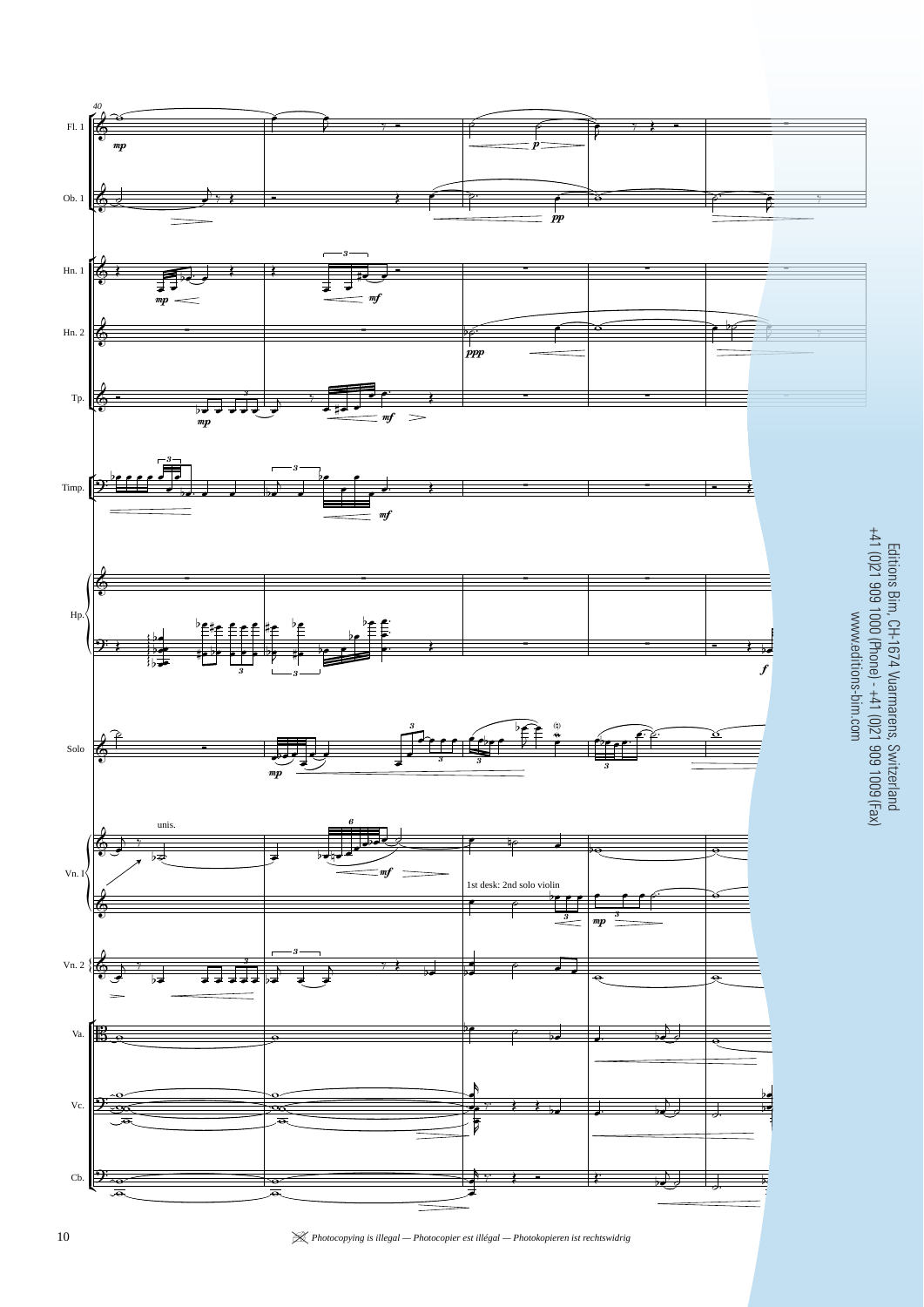

Editions Bim, CH-1674 Vuarmarens, Switzerland<br>+41 (0)21 909 1000 (Phone) - +41 (0)21 909 1009 (Fax)<br>www.editions-bim.com Editions Bim, CH-1674 Vuarmarens, Switzerland +41 (0)21 909 1000 (Phone) - +41 (0)21 909 1009 (Fax)

BIM VA27b | *Photocopying is illegal — Photocopier est illégal — Photokopieren ist rechtswidrig* 11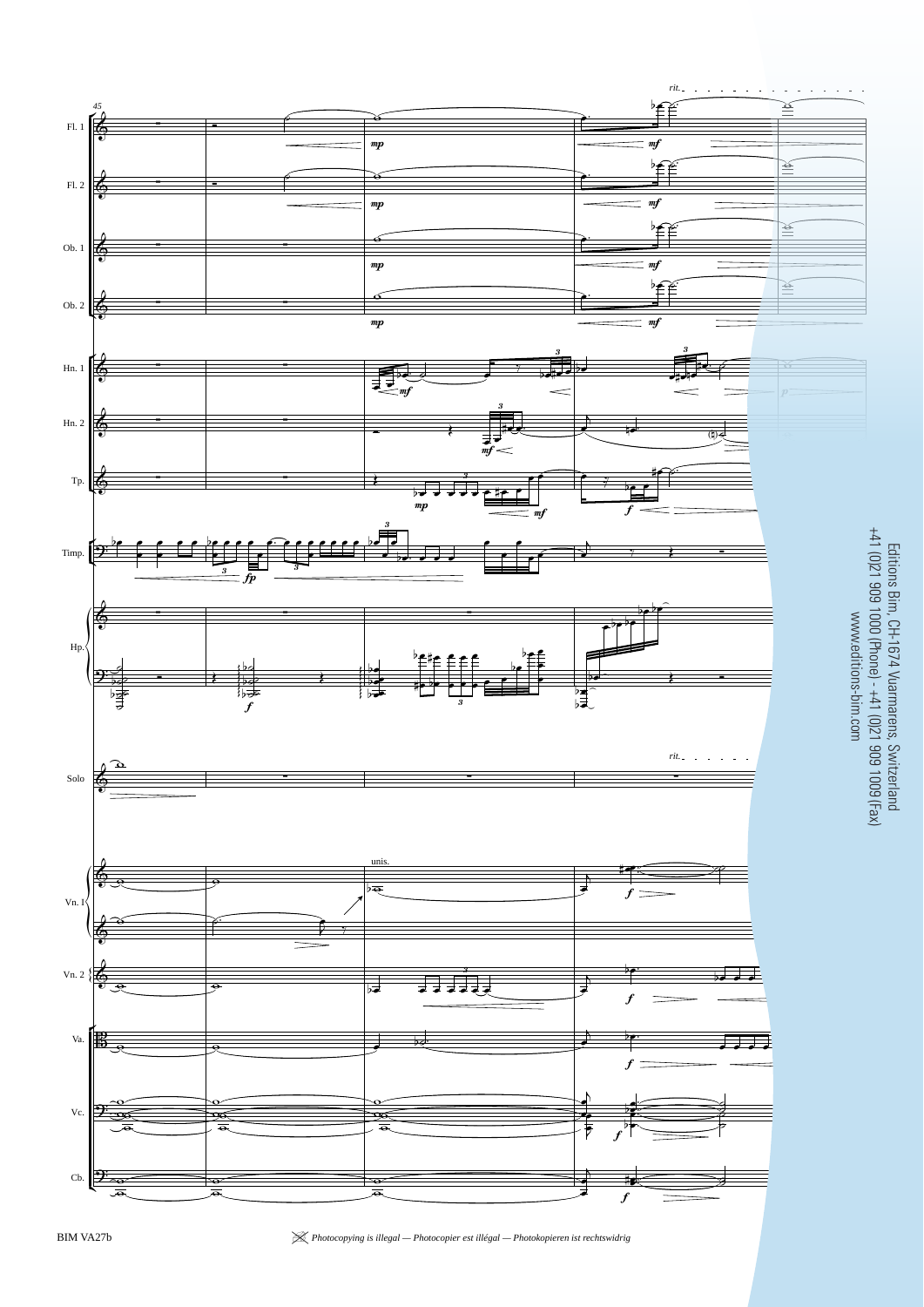

Editions Bim, CH-1674 Vuarmarens, Switzerland<br>+41 (0)21 909 1000 (Phone) - +41 (0)21 909 1009 (Fax)<br>www.editions-bim.com Editions Bim, CH-1674 Vuarmarens, Switzerland +41 (0)21 909 1000 (Phone) - +41 (0)21 909 1009 (Fax)

12 | *Photocopying is illegal — Photocopier est illégal — Photokopieren ist rechtswidrig* BIM VA27b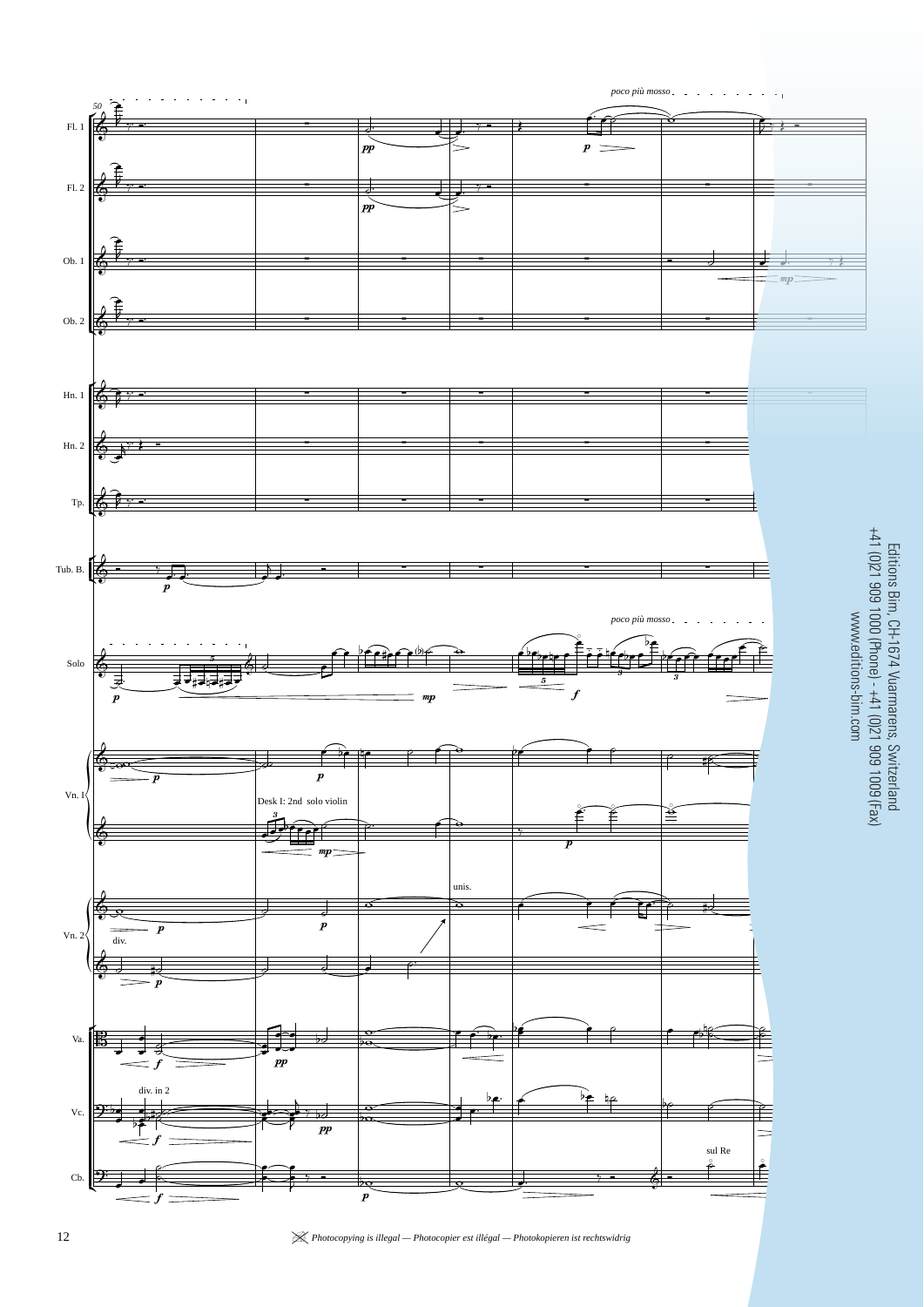

Editions Bim, CH-1674 Vuarmarens, Switzerland +41 (0)21 909 1000 (Phone) - +41 (0)21 909 1009 (Fax)

BIM VA27b | *Photocopying is illegal — Photocopier est illégal — Photokopieren ist rechtswidrig* 13